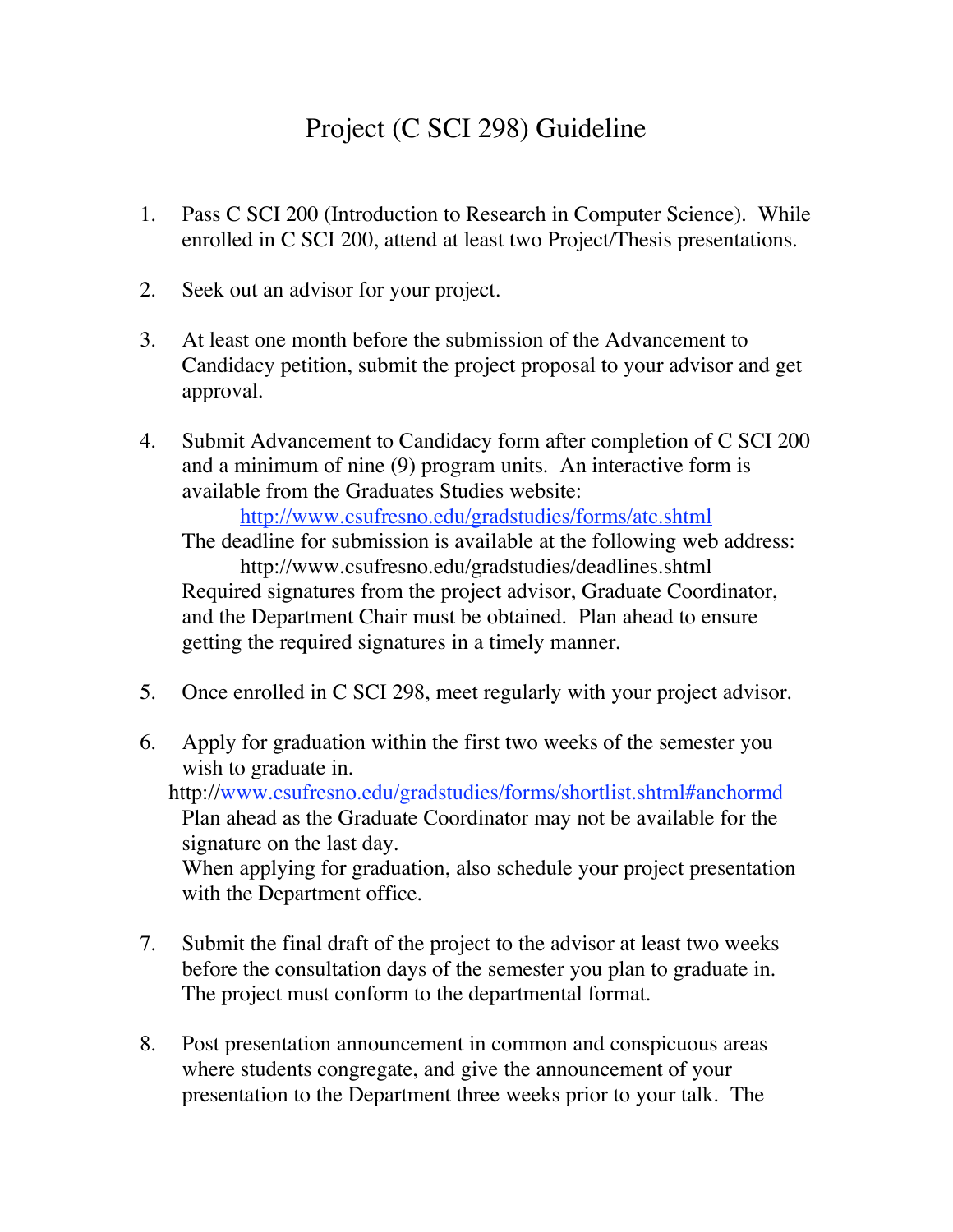Department will send the announcement to all faculty and graduate students in the Department.

- 9. Make a project presentation at the time you registered for on a consultation day. Presentations are scheduled to last 50 minutes including questions.
- 10. Submit the Master's Degree Clearance form to the department for signatures

http://www.csufresno.edu/gradstudies/forms/shortlist.shtml#anchormd at least two days before the deadline found on the website of Graduate Studies.

http://www.csufresno.edu/gradstudies/deadlines.shtml

Submit CD which contains your report and code separately to the Department and to your advisor.

*The format for the project report is attached for your reference. Questions should be made to either your project advisor or the Graduate Coordinator in the department of Computer Science.*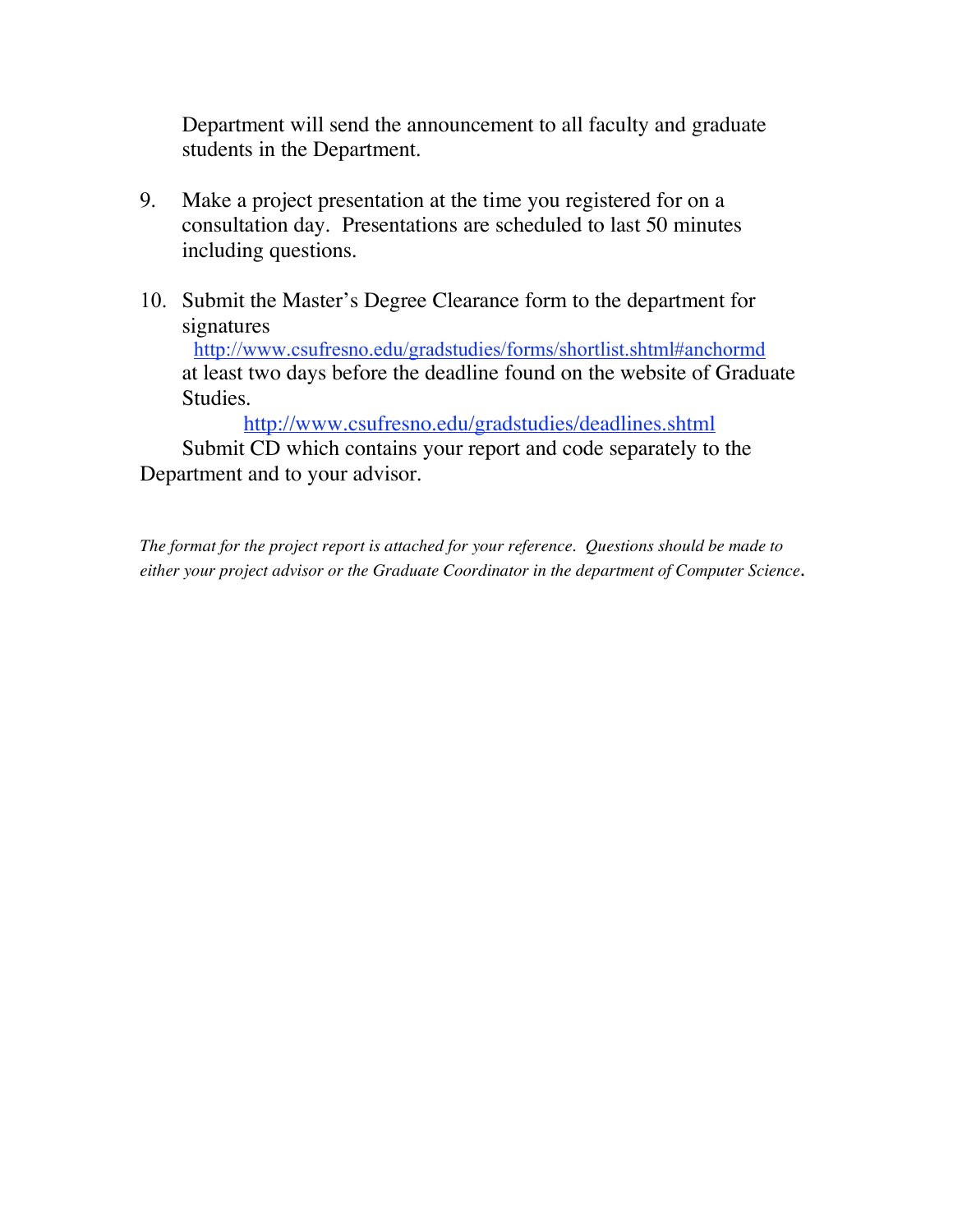## Title (Times around 24 point)

Your Name (18 point)

May 1995

Department of Computer Science California State University, Fresno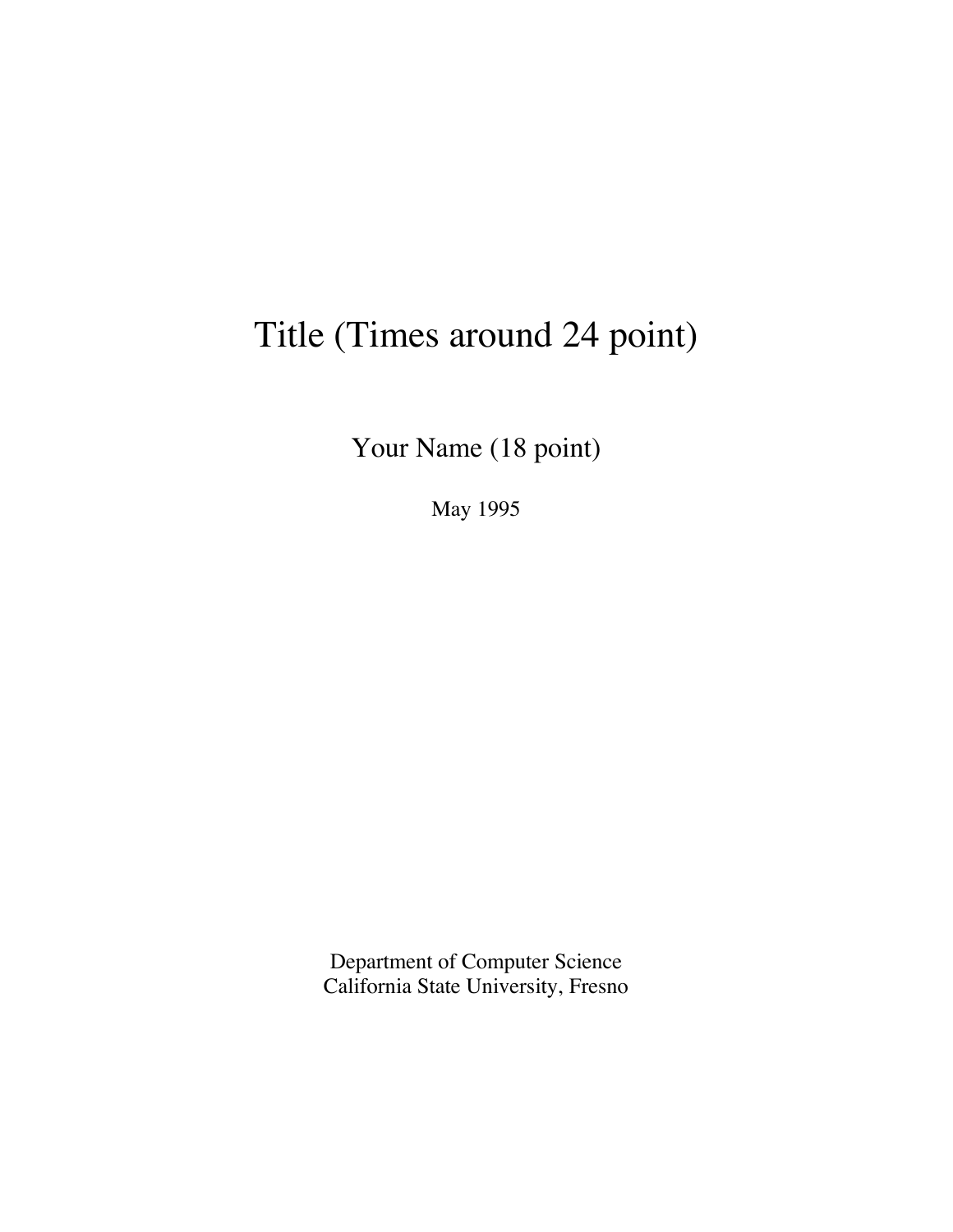## Title (Times around 24 point)

Your Name (18 point)

May 1995

Department of Computer Science California State University, Fresno Fresno, CA 93740

> Project Advisor Someone

Submitted in partial fulfillment of the requirements for the degree of Master of Science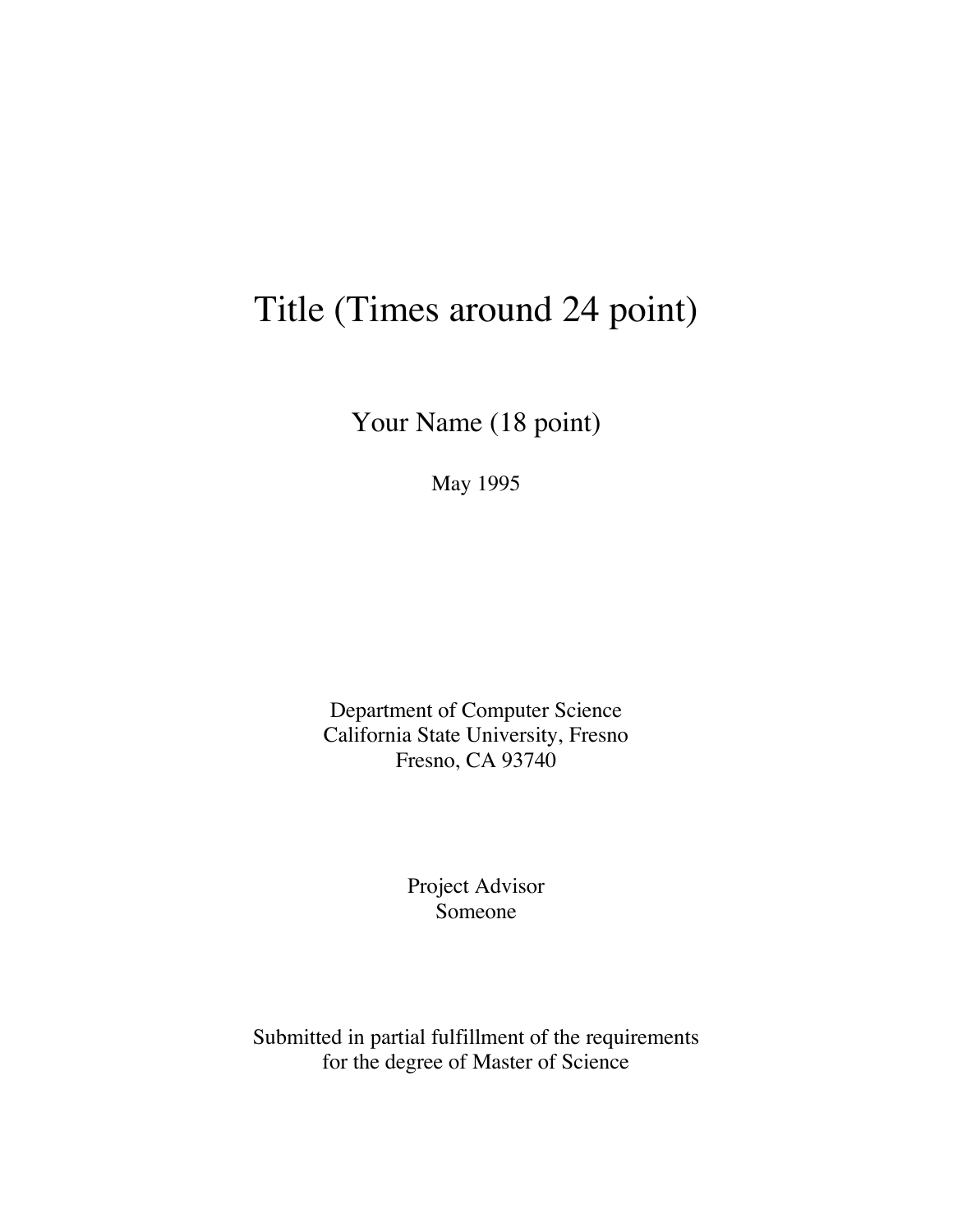Abstract

within this page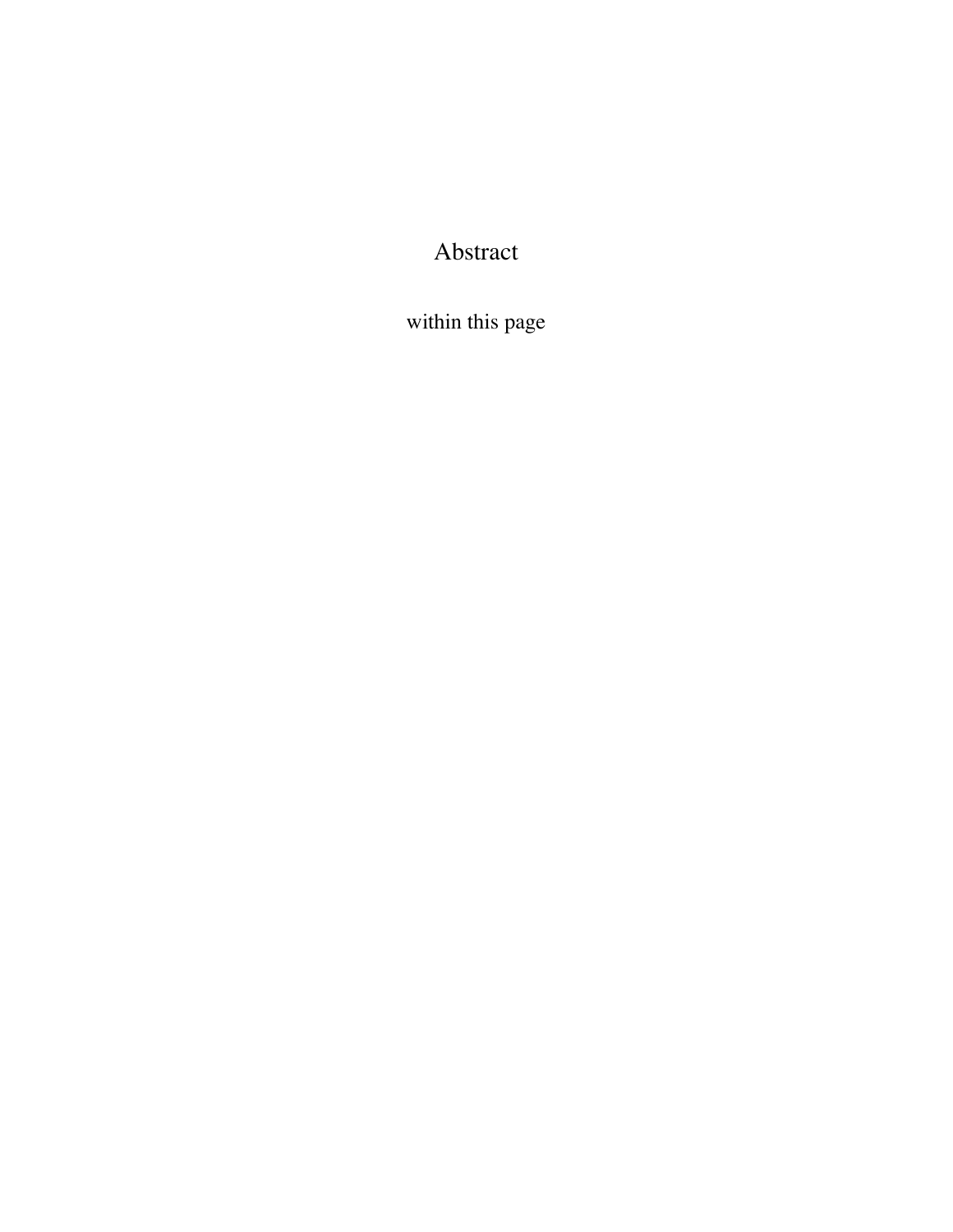Preface

can be extended to a couple of pages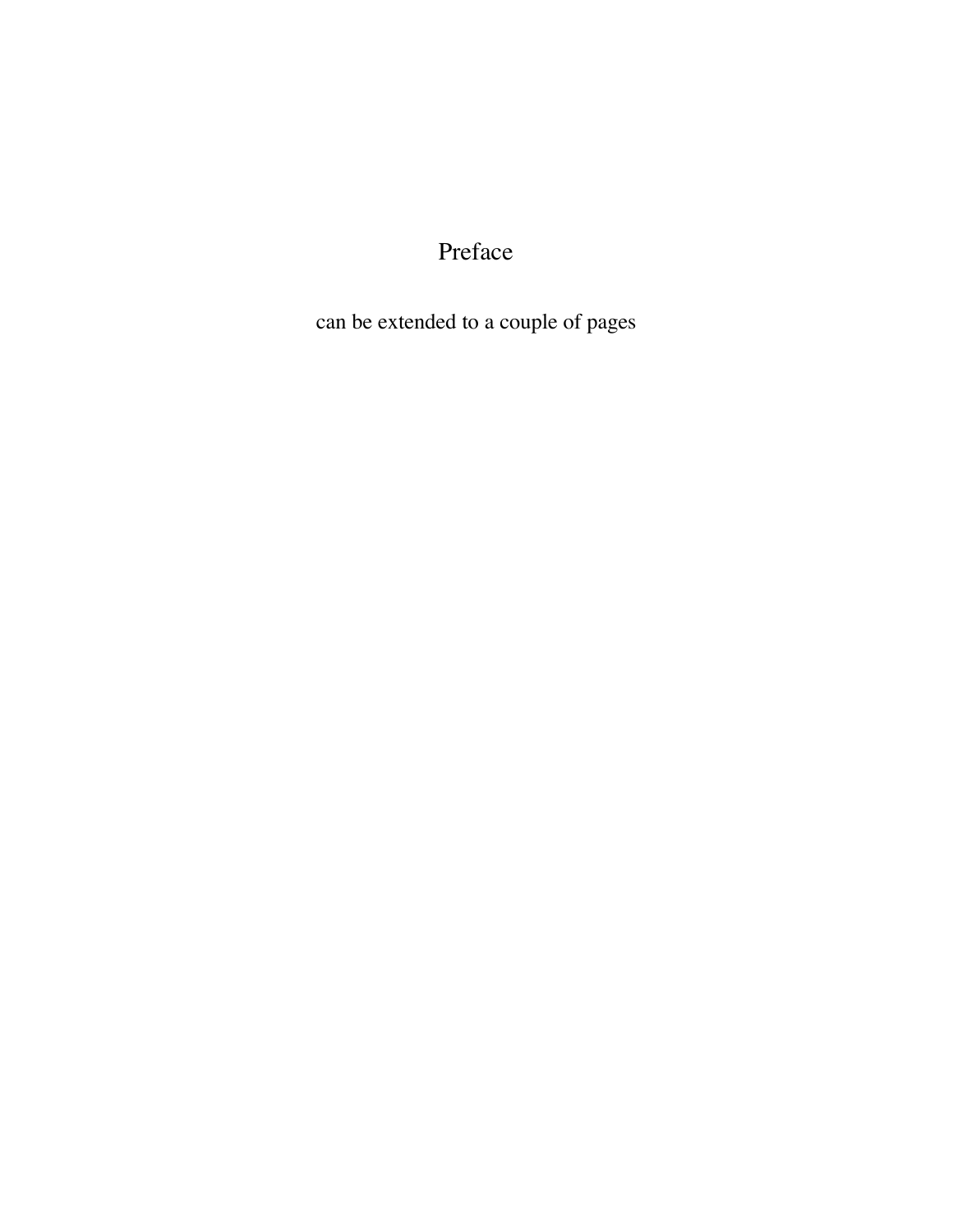## **CONTENTS**

Abstract

Preface

1. Introduction 1

N. Conclusion and problems

Bibliography